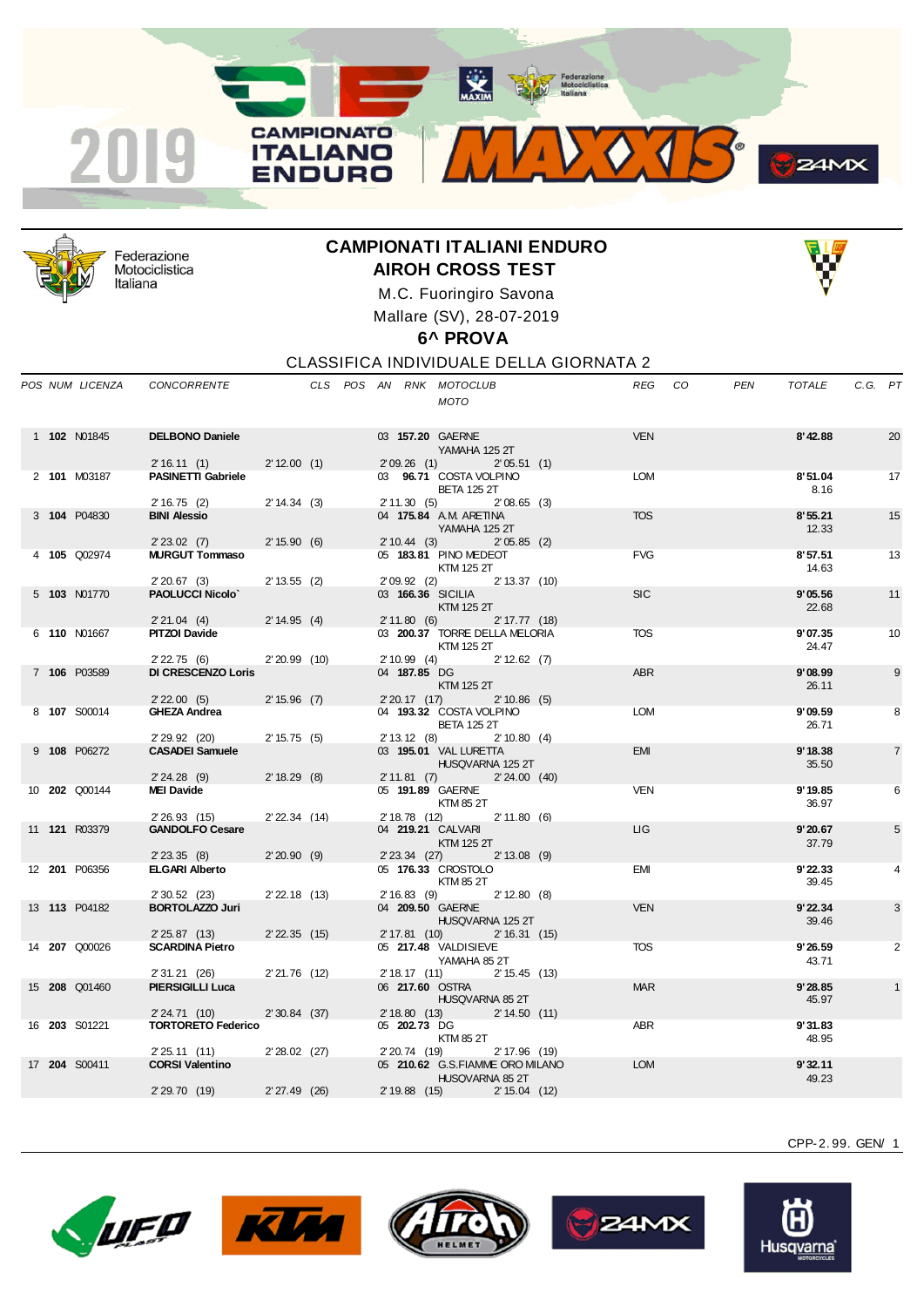MAXIM BOOR Motociclistica

**CAMPIONATO** 

**ITALIANO** 

**ENDURO** 

2019

VOTS.  $\mathbf{V}$ 

|  | POS NUM LICENZA      | CONCORRENTE                                |                 |  |                | CLS POS AN RNK MOTOCLUB                               |  | REG CO     | PEN | TOTALE              | C.G. PT |  |
|--|----------------------|--------------------------------------------|-----------------|--|----------------|-------------------------------------------------------|--|------------|-----|---------------------|---------|--|
|  |                      |                                            |                 |  |                | MOTO                                                  |  |            |     |                     |         |  |
|  |                      |                                            |                 |  |                |                                                       |  |            |     |                     |         |  |
|  | 18 <b>214 Q01007</b> | <b>PRATESI Cosimo</b>                      |                 |  |                | 05 225.54 VALDISIEVE                                  |  | TOS        |     | 9'32.76             |         |  |
|  |                      |                                            |                 |  |                | KTM 85 2T                                             |  |            |     | 49.88               |         |  |
|  |                      | 2'28.24 (16) 2'23.27 (17)                  |                 |  | 2' 20.81 (20)  | $2'20.44$ (27)                                        |  |            |     |                     |         |  |
|  | 19 112 P00123        | <b>GRISENTI Giacomo</b>                    |                 |  |                | 04 208.26 CIVEZZANO<br>YAMAHA 125 2T                  |  | <b>PTR</b> |     | 9'33.45<br>50.57    |         |  |
|  |                      | 2'25.78(12)                                | 2'21.39(11)     |  |                | 2' 26.24 (33) 2' 20.04 (26)                           |  |            |     |                     |         |  |
|  | 20 206 Q00016        | <b>VERZEROLI Manuel</b>                    |                 |  |                | 05 213.04 BERGAMO                                     |  | <b>LOM</b> |     | 9'34.74             |         |  |
|  |                      | 2' 30.76 (25)                              | $2'25.16$ (22)  |  | 2' 19.40 (14)  | KTM 85 2T<br>2' 19.42 (23)                            |  |            |     | 51.86               |         |  |
|  | 21 217 S00416        | <b>GIOACHIN Alessio</b>                    |                 |  |                | 05 230.38 G.S.FIAMME ORO MILANO                       |  | <b>LOM</b> |     | 9'34.77             |         |  |
|  |                      |                                            |                 |  |                | KTM 85 2T                                             |  |            |     | 51.89               |         |  |
|  | 22 118 Q04238        | $2'31.56$ (27)<br><b>BUSATTA Giancarlo</b> | 2'23.37(18)     |  |                | 2' 22. 22 (24) 2' 17.62 (17)<br>05 217.47 BERGAMO     |  | LOM        |     | 9'36.36             |         |  |
|  |                      |                                            |                 |  |                | YAMAHA 125 2T                                         |  |            |     | 53.48               |         |  |
|  | 23 221 R02940        | $2'28.46$ (17)<br><b>GUASTINI Niko</b>     | $2' 24.44$ (20) |  |                | 2' 23.60 (28) 2' 19.86 (25)<br>07 235.67 SARZANA      |  | <b>TOS</b> |     | 9'36.86             |         |  |
|  |                      |                                            |                 |  |                | KTM 85 2T                                             |  |            |     | 53.98               |         |  |
|  |                      | $2'30.29$ (22)                             | 2'24.91(21)     |  |                | 2'21.08 (22) 2'20.58 (28)                             |  |            |     |                     |         |  |
|  | 24 119 Q02047        | <b>GALLO Alessio</b>                       |                 |  |                | 04 218.23 NEOTEC<br>KTM 125 2T                        |  | <b>PIE</b> |     | 9'39.41<br>56.53    |         |  |
|  |                      | 2' 34.15 (33)                              | 2'25.43(23)     |  |                | 2' 22.31 (25) 2' 17.52 (16)                           |  |            |     |                     |         |  |
|  | 25 125 S03456        | <b>GUERRA Alessandro</b>                   |                 |  |                | 04 229.71 BERGAMO                                     |  | <b>LOM</b> |     | 9'39.89             |         |  |
|  |                      | 2'32.60(31)                                | 2'27.31(25)     |  |                | KTM 125 2T<br>2' 19.49 (24)<br>2'20.49(18)            |  |            |     | 57.01               |         |  |
|  | 26 111 Q04298        | SIDOTI Attilio Giuseppe                    |                 |  |                | 03 207.28 SICILIA                                     |  | <b>SIC</b> |     | 9' 44.02            |         |  |
|  |                      | 2' 35.78 (39)                              | $2'31.66$ (40)  |  |                | HUSQVARNA 125 2T<br>2'21.06 (21)<br>2' 15.52 (14)     |  |            |     | 1'01.14             |         |  |
|  | 27 213 S02042        | <b>MELCHIORRI Gabriele</b>                 |                 |  |                | 07 225.03 GRAFFIGNANO 1989                            |  | LAZ        |     | 9' 44.21            |         |  |
|  |                      |                                            |                 |  |                | HUSQVARNA 85 2T                                       |  |            |     | 1'01.33             |         |  |
|  | 28 209 R00018        | 2' 32.22 (30)<br><b>CAGNONI Simone</b>     | 2'32.31(41)     |  |                | 2' 21.44 (23)<br>$2' 18.24$ (20)<br>06 221.40 BERGAMO |  | LOM        |     | 9' 45.88            |         |  |
|  |                      |                                            |                 |  |                | KTM 85 2T                                             |  |            |     | 1'03.00             |         |  |
|  |                      | $2'28.88$ (18)                             | 2'33.60(45)     |  | 2' 20.14 (16)  | 2'23.26 (38)                                          |  | <b>MAR</b> |     |                     |         |  |
|  | 29 115 N01715        | <b>PETROLATI Trevis</b>                    |                 |  |                | 03 213.85 OVER COMPETITION MX<br>HUSQVARNA 125 2T     |  |            |     | 9'49.98<br>1'07.10  |         |  |
|  |                      | $2'30.66$ (24)                             | $2'23.69$ (19)  |  | 2' 37.06 (63)  | 2' 18.57 (21)                                         |  |            |     |                     |         |  |
|  | 30 <b>212</b> Q00620 | ALCARAS Edoardo                            |                 |  |                | 05 224.43 G.S.FIAMME ORO MILANO<br>HUSQVARNA 85 2T    |  | <b>LOM</b> |     | 9'50.06<br>1'07.18  |         |  |
|  |                      | 2' 33.80 (32)                              | $2'28.18$ (29)  |  | 2' 26.91 (36)  | 2'21.17(29)                                           |  |            |     |                     |         |  |
|  | 31 216 Q02701        | <b>DOGLIO Gabriele</b>                     |                 |  |                | 06 230.12 VITTORIO ALFIERI                            |  | <b>PIE</b> |     | 9'50.19             |         |  |
|  |                      | 2' 32.19 (29)                              | $2'28.16$ (28)  |  |                | KTM 85 2T<br>2' 30.77 (53) 2' 19.07 (22)              |  |            |     | 1'07.31             |         |  |
|  | 32 140 T01281        | <b>BOANO Samuli</b>                        |                 |  |                | 05 302.05 DOGLIANI                                    |  | <b>PIE</b> |     | 9'51.70             |         |  |
|  |                      |                                            |                 |  |                | <b>BETA 125 2T</b>                                    |  |            |     | 1'08.82             |         |  |
|  | 33 231 R03518        | 2'36.05(41)<br><b>PASQUATO Riccardo</b>    | 2'28.52(30)     |  |                | 2' 24.30 (29) 2' 22.83 (36)<br>06 261.11 GAERNE       |  | <b>VEN</b> |     | 9'53.30             |         |  |
|  |                      |                                            |                 |  |                | KTM 85 2T                                             |  |            |     | 1' 10.42            |         |  |
|  | 34 120 NO2975        | 2' 30.12 (21)<br><b>BOCCONI Andrea</b>     | $2'32.48$ (42)  |  | 2' 27.45 (37)  | $2'$ 23.25 (37)<br>04 218.88 MX REVEL                 |  | <b>LOM</b> |     | 9'53.56             |         |  |
|  |                      |                                            |                 |  |                | HUSQVARNA 125 2T                                      |  |            |     | 1' 10.68            |         |  |
|  |                      | 2' 36.99 (43)                              | 2'29.03(33)     |  | 2'26.03(31)    | 2'21.51(30)                                           |  |            |     |                     |         |  |
|  | 35 205 Q00143        | <b>COLORIO Luca</b>                        |                 |  |                | 05 210.78 GAERNE<br>KTM 85 2T                         |  | <b>VEN</b> |     | 9'55.64<br>1' 12.76 |         |  |
|  |                      | 2' 35.75 (38)                              | $2'$ 22.38 (16) |  | $2'26.02$ (30) | 2'31.49(65)                                           |  |            |     |                     |         |  |
|  | 36 225 R00956        | <b>GROSSI Nicola</b>                       |                 |  |                | 05 245.33 CROSTOLO<br>HUSQVARNA 85 2T                 |  | EMI        |     | 9'55.89<br>1'13.01  |         |  |
|  |                      | 2' 38.62 (46)                              | 2' 28.70 (31)   |  | 2'26.25(34)    | 2' 22.32 (33)                                         |  |            |     |                     |         |  |
|  | 37 220 Q04813        | <b>RUGGERI Bernardo</b>                    |                 |  |                | 05 234.92 MATELICA                                    |  | <b>MAR</b> |     | 9'56.36             |         |  |
|  |                      | 2' 35.27 (37)                              | $2'30.44$ (35)  |  | $2'26.86$ (35) | <b>KTM 85 2T</b><br>$2'$ 23.79 (39)                   |  |            |     | 1' 13.48            |         |  |
|  | 38 <b>131</b> U02463 | <b>BORDONI Edoardo</b>                     |                 |  |                | 04 250.54 RACING TERNI                                |  | <b>UMB</b> |     | 9'57.66             |         |  |
|  |                      |                                            |                 |  |                | KTM 125 2T                                            |  |            |     | 1'14.78             |         |  |
|  |                      | 2' 31.68 (28)                              | 2'29.61(34)     |  | 2' 30.71 (51)  | $2'25.66$ (47)                                        |  |            |     |                     |         |  |

CPP-2. 99. GEN/ 2

**S**ZAMX









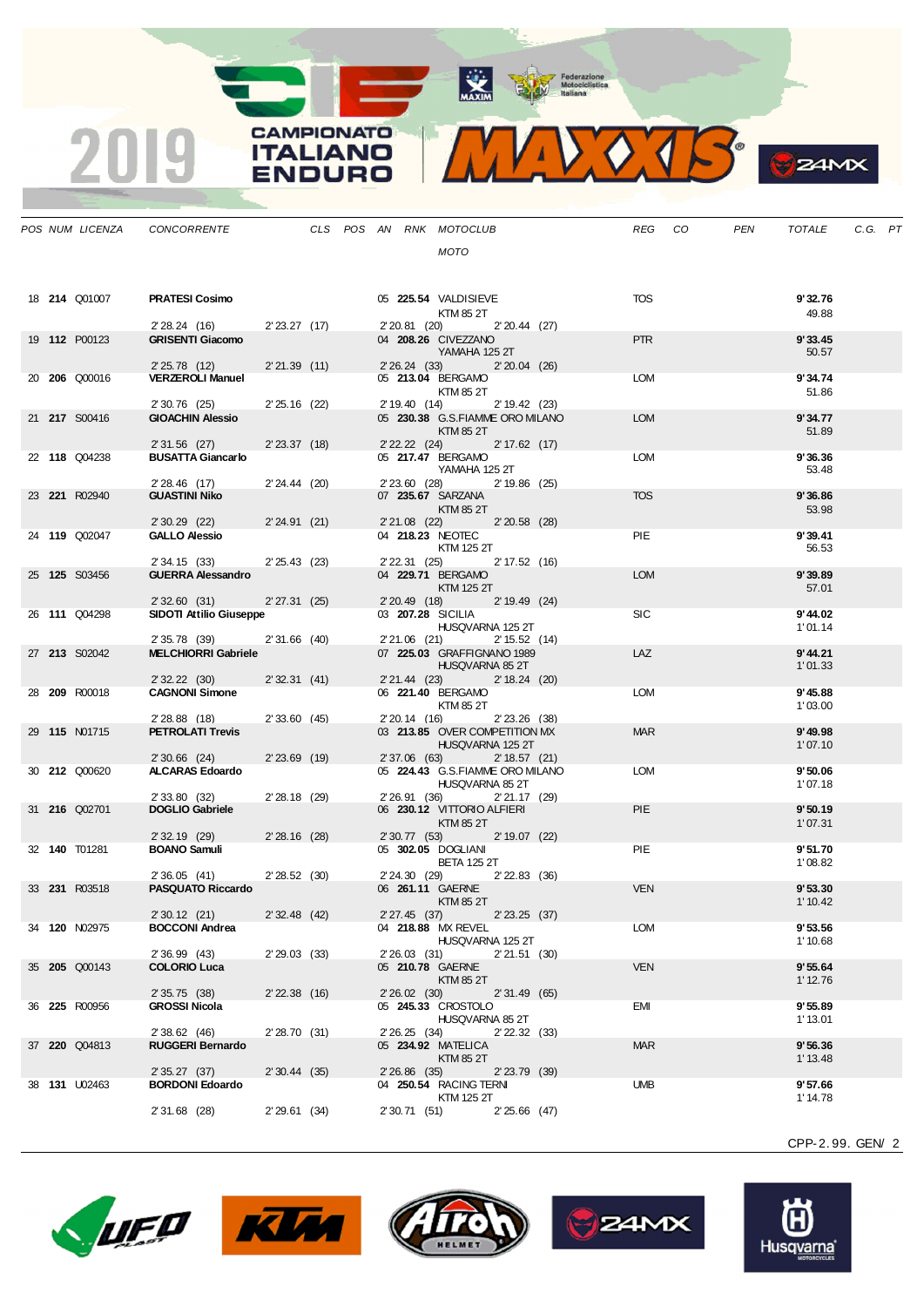MAXIM Pederazione

MIDOJS

**B**Z4MX

|  | POS NUM LICENZA      | CONCORRENTE                                      |                 |      |  |               | CLS POS AN RNK MOTOCLUB                                 |                   |                                     | REG CO     | PEN | TOTALE               | C.G. PT |  |
|--|----------------------|--------------------------------------------------|-----------------|------|--|---------------|---------------------------------------------------------|-------------------|-------------------------------------|------------|-----|----------------------|---------|--|
|  |                      |                                                  |                 |      |  |               | <b>MOTO</b>                                             |                   |                                     |            |     |                      |         |  |
|  |                      |                                                  |                 |      |  |               |                                                         |                   |                                     |            |     |                      |         |  |
|  |                      |                                                  |                 |      |  |               |                                                         |                   |                                     |            |     |                      |         |  |
|  | 39 <b>224 T00208</b> | <b>MARGARITO Mauro Rolando</b>                   |                 |      |  |               | 06 239.37 MX REVEL<br>KTM 85 2T                         |                   |                                     | <b>LOM</b> |     | 10'00.39<br>1' 17.51 |         |  |
|  |                      | 2' 38.71 (47) 2' 31.04 (38)                      |                 |      |  | 2' 28.32 (39) |                                                         | $2'$ 22.32 $(33)$ |                                     |            |     |                      |         |  |
|  | 40 210 Q03546        | <b>ZUCCONI Elia</b>                              |                 |      |  |               | 05 223.38 VAL LURETTA<br>HUSQVARNA 85 2T                |                   |                                     | EMI        |     | 10'01.45<br>1' 18.57 |         |  |
|  |                      | 2' 39.79 (52)                                    | 2'31.20(39)     |      |  |               | 2'28.58 (40) 2'21.88 (31)                               |                   |                                     |            |     |                      |         |  |
|  | 41 <b>222</b> Q02466 | <b>SCUCCHIA Geremy Martin</b>                    |                 |      |  |               | 05 237.78 SPOLETO                                       |                   |                                     | <b>UMB</b> |     | 10'04.10             |         |  |
|  |                      | 2'37.80(44)                                      | $2'33.04$ (43)  |      |  |               | KTM 85 2T<br>2' 27.86 (38) 2' 25.40 (46)                |                   |                                     |            |     | 1'21.22              |         |  |
|  | 42 215 R01414        | <b>CABASS Luca</b>                               |                 |      |  |               | 05 229.53 CARSO                                         |                   |                                     | <b>FVG</b> |     | 10'05.03             |         |  |
|  |                      |                                                  |                 |      |  |               | KTM 85 2T                                               |                   |                                     |            |     | 1'22.15              |         |  |
|  | 43 145 U00658        | 2'35.95(40)<br><b>SALA Tommaso</b>               | $2'33.06$ (44)  |      |  |               | 2' 30.11 (44) 2' 25.91 (48)<br>04 S.R. VITTORIO ALFIERI |                   |                                     | <b>PIE</b> |     | 10'07.08             |         |  |
|  |                      |                                                  |                 |      |  |               | KTM 125 2T                                              |                   |                                     |            |     | 1'24.20              |         |  |
|  | 44 <b>132</b> S00240 | 2' 35.16 (36)<br><b>MARANGONI Emanuele Paolo</b> | $2'26.59$ (24)  |      |  |               | 2' 39.35 (70) 2' 25.98 (49)<br>03 250.86 MX REVEL       |                   |                                     | LOM        |     | 10'08.51             |         |  |
|  |                      |                                                  |                 |      |  |               | KTM 125 2T                                              |                   |                                     |            |     | 1'25.63              |         |  |
|  |                      | 2' 39.54 (51) 2' 40.23 (62)                      |                 |      |  |               | 2' 26.13 (32) 2' 22.61 (35)                             |                   |                                     |            |     |                      |         |  |
|  | 45 218 R02055        | <b>PIVETTA Filippo</b>                           |                 |      |  |               | 07 230.49 MANZANO<br>KTM 85 2T                          |                   |                                     | <b>FVG</b> |     | 10'12.16<br>1'29.28  |         |  |
|  |                      | 2' 45.07 (67) 2' 33.98 (46)                      |                 |      |  |               | 2' 28.80 (41) 2' 24.31 (41)                             |                   |                                     |            |     |                      |         |  |
|  | 46 <b>127</b> P00270 | <b>FOSSATI Andrea</b>                            |                 |      |  |               | 03 234.82 COSTA VOLPINO                                 |                   |                                     | <b>LOM</b> |     | 10' 12.17            |         |  |
|  |                      | 2' 34.95 (35)                                    | 2'28.72(32)     |      |  | 2' 43.33 (83) | <b>BETA 125 2T</b>                                      | 2' 25.17 (43)     |                                     |            |     | 1'29.29              |         |  |
|  | 47 142 Q03408        | VIZZUTTI Luca                                    |                 |      |  |               | 03 304.81 GEMONA                                        |                   |                                     | <b>FVG</b> |     | 10'12.68             |         |  |
|  |                      | 2' 36.33 (42)                                    | 2'38.27 (56)    |      |  |               | KTM 125 2T                                              | 2' 27.71 (53)     |                                     |            |     | 1'29.80              |         |  |
|  | 48 230 Q04589        | PITTALUGA Aurora                                 |                 | LADY |  | 2' 30.37 (47) | 05 260.73 CALVARI                                       |                   |                                     | LIG.       |     | 10' 12.74            |         |  |
|  |                      |                                                  |                 |      |  |               | KTM 85 2T                                               |                   |                                     |            |     | 1'29.86              |         |  |
|  | 49 223 S05272        | 2' 39.46 (50)<br><b>MOSCA Pierpaolo</b>          | 2'34.82(50)     |      |  | 2' 30.17 (45) | 08 239.31 SICILIA                                       | 2'28.29(54)       |                                     | <b>SIC</b> |     | 10'14.70             |         |  |
|  |                      |                                                  |                 |      |  |               | KTM 85 2T                                               |                   |                                     |            |     | 1'31.82              |         |  |
|  | 50 229 R00578        | 2'34.75(34)<br>PECORARI Samuele                  | 2' 44.16 (76)   |      |  | 2' 30.54 (49) | 06 252.73 SPOLETO                                       | 2'25.25(44)       |                                     | <b>UMB</b> |     | 10' 15.12            |         |  |
|  |                      |                                                  |                 |      |  |               | KTM 85 2T                                               |                   |                                     |            |     | 1'32.24              |         |  |
|  |                      | 2' 44.25 (65)                                    | 2'36.14(51)     |      |  | 2' 29.75 (42) |                                                         | 2'24.98 (42)      |                                     |            |     |                      |         |  |
|  | 51 232 Q00414        | <b>ORDONZELLI Edoardo</b>                        |                 |      |  |               | 05 262.98 PEGASO<br>KTM 85 2T                           |                   |                                     | <b>TOS</b> |     | 10' 17.41<br>1'34.53 |         |  |
|  |                      | 2' 45.48 (69)                                    | 2'36.21(52)     |      |  |               | 2' 30.39 (48) 2' 25.33 (45)                             |                   |                                     |            |     |                      |         |  |
|  | 52 <b>241</b> V00450 | <b>FAGANEL Gabriel</b>                           |                 |      |  |               | 07 277.75 CARSO                                         |                   |                                     | <b>FVG</b> |     | 10'20.65             |         |  |
|  |                      | 2' 38.45 (45)                                    | 2'34.75 (49)    |      |  |               | KTM 85 2T<br>2' 30.20 (46)                              | 2' 37.25 (79)     |                                     |            |     | 1'37.77              |         |  |
|  | 53 <b>227</b> S00835 | <b>LEOPARDI Nicolo'</b>                          |                 |      |  |               | 06 249.64 CROSTOLO                                      |                   |                                     | <b>EMI</b> |     | 10'20.90             |         |  |
|  |                      | 2' 40.92 (54)                                    | 2' 41.16 (67)   |      |  |               | HUSQVARNA 85 2T<br>2' 31.34 (54)                        | $2'27.48$ (52)    |                                     |            |     | 1'38.02              |         |  |
|  | 54 <b>228</b> U02330 | D'EUSTACHIO Christian                            |                 |      |  | 07 250.19 DG  |                                                         |                   |                                     | ABR        |     | 10'21.20             |         |  |
|  |                      |                                                  | $2'$ 42.19 (69) |      |  |               | KTM 85 2T                                               |                   |                                     |            |     | 1'38.32              |         |  |
|  | 55 <b>240</b> Q03414 | 2' 41.19 (55)<br><b>FAGANEL Emily</b>            |                 | LADY |  |               | 2'30.57 (50) 2'27.25 (51)<br>06 277.43 CARSO            |                   |                                     | <b>FVG</b> |     | 10'23.99             |         |  |
|  |                      |                                                  |                 |      |  |               | KTM 85 2T                                               |                   |                                     |            |     | 1' 41.11             |         |  |
|  | 56 235 U00511        | 2' 43.06 (61)<br><b>FERSINI Matteo</b>           | 2'36.35(54)     |      |  | 2' 35.13 (57) | 07 270.94 S.A.C.E.                                      | 2'29.45(60)       |                                     | <b>PUG</b> |     | 10'26.15             |         |  |
|  |                      |                                                  |                 |      |  |               | KTM 85 2T                                               |                   |                                     |            |     | 1' 43.27             |         |  |
|  |                      | 2' 46.56 (70)                                    | 2'36.31(53)     |      |  | 2' 34.34 (56) |                                                         | 2' 28.94 (57)     |                                     |            |     |                      |         |  |
|  | 57 141 U01647        | <b>SANNAZZARO Gabriele</b>                       |                 |      |  |               | 03 302.31 NEOTEC<br>KTM 125 2T                          |                   |                                     | <b>PIE</b> |     | 10'28.62<br>1' 45.74 |         |  |
|  |                      | 2' 44.83 (66)                                    | $2'$ 40.02 (61) |      |  | 2' 33.19 (55) |                                                         | 2'30.58(64)       |                                     |            |     |                      |         |  |
|  | 58 239 T04028        | <b>UTECH Gennaro</b>                             |                 |      |  |               | KTM 65 2T                                               |                   | 09 276.01 SICILIA RACING MOTORSPORT | <b>SIC</b> |     | 10'29.88             |         |  |
|  |                      | 2' 42.28 (57)                                    | $2'$ 40.60 (64) |      |  | 2' 37.26 (64) |                                                         | 2'29.74(61)       |                                     |            |     | 1'47.00              |         |  |
|  | 59 <b>135</b> V01928 | <b>SANDRI Lorenzo</b>                            |                 |      |  |               | 03 276.66 VERSILIA CORSE                                |                   |                                     | <b>TOS</b> |     | 10'30.73             |         |  |
|  |                      | 2' 42.36 (59)                                    | 2'40.81(66)     |      |  |               | KTM 125 2T<br>2' 30.71 (51)                             | 2'36.85(78)       |                                     |            |     | 1'47.85              |         |  |
|  |                      |                                                  |                 |      |  |               |                                                         |                   |                                     |            |     |                      |         |  |

**CAMPIONATO** 

**ITALIANO** 

**ENDURO** 

2019









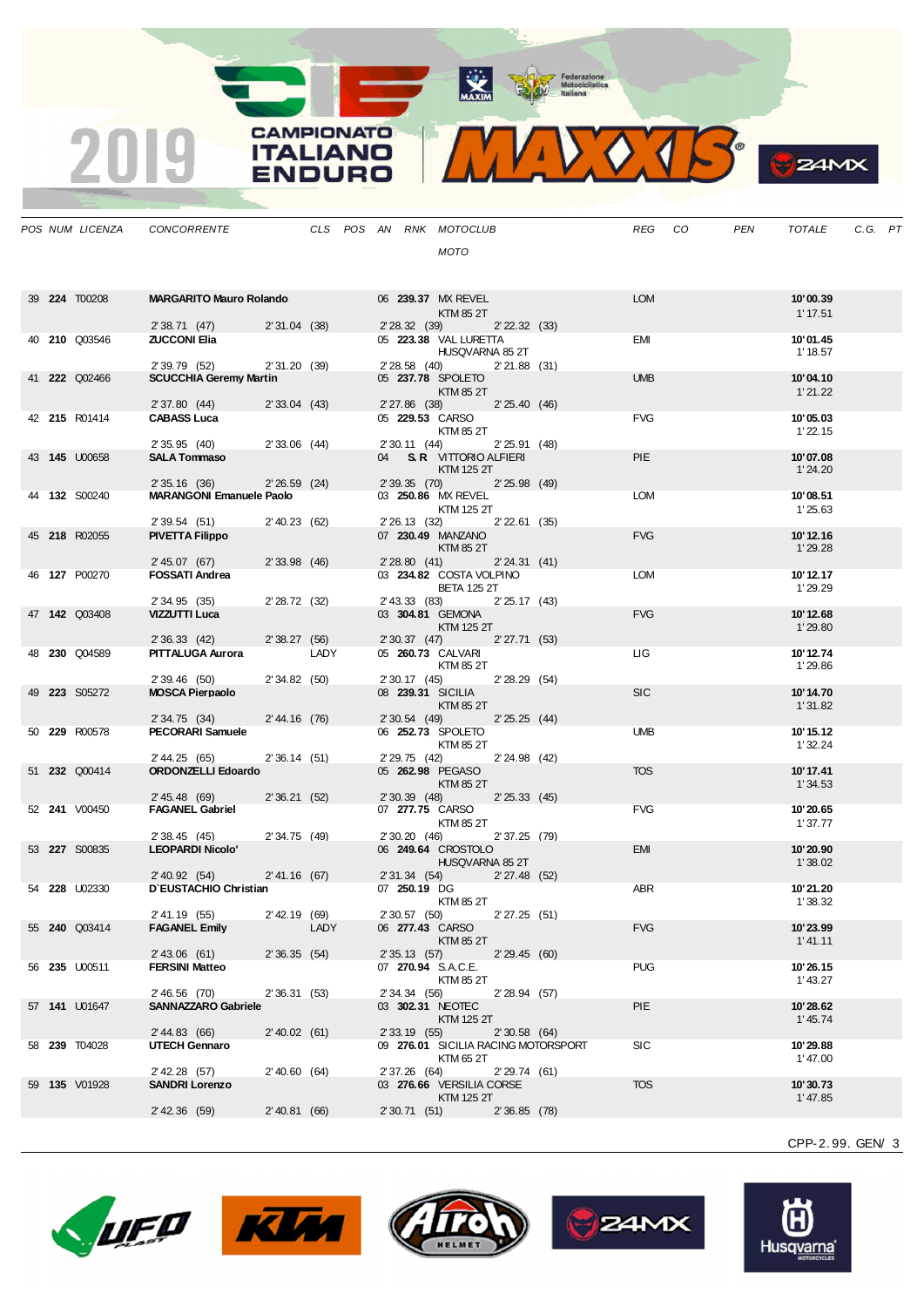MAXIM BOOR Motociclistica

VOJS.  $\mathbf{V}$ 

**S**ZAMX

|  | POS NUM LICENZA      | CONCORRENTE                                |                 |      |  |                 | CLS POS AN RNK MOTOCLUB                           |                |                                        | REG        | CO | PEN | TOTALE              | C.G. PT |  |
|--|----------------------|--------------------------------------------|-----------------|------|--|-----------------|---------------------------------------------------|----------------|----------------------------------------|------------|----|-----|---------------------|---------|--|
|  |                      |                                            |                 |      |  |                 | MOTO                                              |                |                                        |            |    |     |                     |         |  |
|  |                      |                                            |                 |      |  |                 |                                                   |                |                                        |            |    |     |                     |         |  |
|  |                      |                                            |                 |      |  |                 |                                                   |                |                                        |            |    |     |                     |         |  |
|  | 60 <b>244</b> S03150 | <b>SCANDURRA Gioele Matteo</b>             |                 |      |  |                 | 07 280.04 SICILIA<br>KTM 85 2T                    |                |                                        | <b>SIC</b> |    |     | 10'33.09<br>1'50.21 |         |  |
|  |                      | 2' 43.35 (62) 2' 34.73 (48)                |                 |      |  |                 | 2'41.53 (79) 2'33.48 (68)                         |                |                                        |            |    |     |                     |         |  |
|  | 61 247 T00058        | <b>MARTORANO Paolo</b>                     |                 |      |  |                 | 08 292.22 GAERNE                                  |                |                                        | <b>VEN</b> |    |     | 10'34.48            |         |  |
|  |                      | 2' 44.03 (64)                              | 2'38.93(58)     |      |  | $2'36.69$ (62)  | KTM 65 2T                                         | 2'34.83(73)    |                                        |            |    |     | 1'51.60             |         |  |
|  | 62 138 S01175        | RAMPOLDI Jacopo                            |                 |      |  |                 | 05 293.98 VALLE STAFFORA                          |                |                                        | <b>LOM</b> |    |     | 10'35.06            |         |  |
|  |                      |                                            |                 |      |  |                 | HUSQVARNA 125 2T                                  |                |                                        |            |    |     | 1'52.18             |         |  |
|  | 63 253 T01503        | 2' 48.05 (73)<br><b>GIULIANI Matteo</b>    | 2'37.98 (55)    |      |  |                 | 2'40.62 (77)<br>08 298.11 PRATO                   | 2'28.41(56)    |                                        | <b>TOS</b> |    |     | 10'38.52            |         |  |
|  |                      |                                            |                 |      |  |                 | YAMAHA 85 2T                                      |                |                                        |            |    |     | 1'55.64             |         |  |
|  | 64 238 Q03949        | $2'$ 40.44 (53)<br><b>MORSON Kristian</b>  | 2'38.53(57)     |      |  |                 | 2' 45.86 (89) 2' 33.69 (70)<br>05 274.92 VARZI    |                |                                        | <b>LOM</b> |    |     | 10'39.23            |         |  |
|  |                      |                                            |                 |      |  |                 | KTM 85 2T                                         |                |                                        |            |    |     | 1'56.35             |         |  |
|  |                      | 2' 49.21 (75)                              | $2'$ 40.77 (65) |      |  |                 | 2' 38.70 (67) 2' 30.55 (62)                       |                |                                        |            |    |     |                     |         |  |
|  | 65 249 S01095        | <b>TOMASI Nicholas</b>                     |                 |      |  |                 | 07 294.11 GAERNE<br>KTM 85 2T                     |                |                                        | <b>VEN</b> |    |     | 10'39.82<br>1'56.94 |         |  |
|  |                      | 2' 42.28 (57)                              | 2' 44.02 (73)   |      |  |                 | 2' 39.93 (72) 2' 33.59 (69)                       |                |                                        |            |    |     |                     |         |  |
|  | 66 211 R04399        | GHEZZI Luca                                |                 |      |  |                 | 05 224.27 G.S.FIAMME ORO MILANO<br>KTM 85 2T      |                |                                        | LOM        |    |     | 10'40.30            |         |  |
|  |                      | 2' 42.78 (60)                              | 3' 12.70 (119)  |      |  |                 | 2'22.90 (26) 2'21.92 (32)                         |                |                                        |            |    |     | 1'57.42             |         |  |
|  | 67 219 U00510        | <b>FERSINI Luca</b>                        |                 |      |  |                 | 05 230.53 S.A.C.E.                                |                |                                        | <b>PUG</b> |    |     | 10'41.19            |         |  |
|  |                      | 2'39.20(48)                                | 2'30.63(36)     |      |  |                 | KTM 85 2T<br>3'04.41 (116) 2'26.95 (50)           |                |                                        |            |    |     | 1'58.31             |         |  |
|  | 68 233 S02929        | <b>SAVI Manuel</b>                         |                 |      |  |                 | 08 269.01 OSTRA                                   |                |                                        | <b>MAR</b> |    |     | 10'41.89            |         |  |
|  |                      |                                            |                 |      |  |                 | KTM 65 2T                                         |                |                                        |            |    |     | 1'59.01             |         |  |
|  | 69 134 R03380        | 2' 43.89 (63)<br><b>GINOCCHIO Davide</b>   | 2' 44.08 (74)   |      |  |                 | 2' 38.94 (69)<br>04 269.47 CALVARI                | 2' 34.98 (74)  |                                        | LIG        |    |     | 10'42.82            |         |  |
|  |                      |                                            |                 |      |  |                 | KTM 125 2T                                        |                |                                        |            |    |     | 1'59.94             |         |  |
|  | 70 260 U00552        | 2'57.55(93)<br><b>GARZOTTO Cristian</b>    | 2'39.82(60)     |      |  | 2'36.35(61)     | 08 305.30 GAERNE                                  | 2'29.10(58)    |                                        | <b>VEN</b> |    |     | 10'43.54            |         |  |
|  |                      |                                            |                 |      |  |                 | KAWASAKI 652T                                     |                |                                        |            |    |     | 2'00.66             |         |  |
|  |                      | 2' 48.72 (74)                              | $2'45.26$ (77)  |      |  | 2' 35.86 (59)   |                                                   | 2'33.70 (71)   |                                        |            |    |     |                     |         |  |
|  | 71 256 T01731        | <b>VENUTO Gabriele Elio</b>                |                 |      |  |                 | 08 299.73 BRILLI PERI<br>HUSQVARNA 85 2T          |                |                                        | <b>TOS</b> |    |     | 10'43.78<br>2'00.90 |         |  |
|  |                      | $2'50.22$ (77)                             | 2' 41.49 (68)   |      |  |                 | 2'36.23(60)                                       | 2'35.84(75)    |                                        |            |    |     |                     |         |  |
|  | 72 262 T00531        | PITZOI Diego                               |                 |      |  |                 | 08 314.28 TORRE DELLA MELORIA<br>KTM 65 2T        |                |                                        | <b>TOS</b> |    |     | 10'44.47<br>2'01.59 |         |  |
|  |                      | 2' 45.44 (68)                              | 2' 42.77 (70)   |      |  |                 | 2' 40.31 (73) 2' 35.95 (76)                       |                |                                        |            |    |     |                     |         |  |
|  | 73 234 T00056        | <b>GIORDANO Gabriele</b>                   |                 |      |  |                 | 07 270.84 DOGLIANI                                |                |                                        | <b>PIE</b> |    |     | 10'45.07            |         |  |
|  |                      | 2' 39.21 (49)                              | 2'34.18(47)     |      |  |                 | YAMAHA 85 2T<br>2' 51.46 (99) 2' 40.22 (87)       |                |                                        |            |    |     | 2'02.19             |         |  |
|  | 74 243 S05463        | <b>MOLINARO Andrea</b>                     |                 |      |  |                 |                                                   |                | 07 279.04 HARD TRACKS/BAD BOYS BUJA MC | <b>FVG</b> |    |     | 10'46.68            |         |  |
|  |                      |                                            |                 |      |  |                 | KTM 85 2T                                         |                |                                        |            |    |     | 2'03.80             |         |  |
|  | 75 237 S03455        | 2' 47.15 (71)<br><b>BUSATTA Cristiano</b>  | 2'39.76(59)     |      |  |                 | 2' 35.71 (58)<br>08 274.64 BERGAMO                | 2'44.06 (93)   |                                        | <b>LOM</b> |    |     | 10'46.84            |         |  |
|  |                      |                                            |                 |      |  |                 | KTM 85 2T                                         |                |                                        |            |    |     | 2'03.96             |         |  |
|  | 76 257 R01666        | 2' 41.52 (56)<br><b>ZAMPATTI Francesco</b> | 2' 54.18 (97)   |      |  |                 | 2' 38.87 (68) 2' 32.27 (66)<br>05 301.86 RS 77    |                |                                        | <b>LOM</b> |    |     | 10'48.54            |         |  |
|  |                      |                                            |                 |      |  |                 | KTM 85 2T                                         |                |                                        |            |    |     | 2'05.66             |         |  |
|  |                      | 2' 52.82 (81)                              | 2' 43.52 (72)   |      |  | 2' 39.55 (71)   |                                                   | 2'32.65(67)    |                                        |            |    |     |                     |         |  |
|  | 77 259 T00201        | <b>MARCHI Matteo</b>                       |                 |      |  |                 | 08 302.50 INTIMIANO N. NOSEDA<br><b>KTM 85 2T</b> |                |                                        | <b>LOM</b> |    |     | 10'50.35<br>2'07.47 |         |  |
|  |                      | $2'51.04$ (78)                             | 2' 44.08 (74)   |      |  | $2'$ 40.47 (74) |                                                   | 2'34.76(72)    |                                        |            |    |     |                     |         |  |
|  | 78 250 T00215        | <b>BERGER Alessio</b>                      |                 |      |  |                 | 06 294.48 G.S.FIAMME ORO MILANO<br>KTM 85 2T      |                |                                        | <b>LOM</b> |    |     | 10'52.33<br>2'09.45 |         |  |
|  |                      | $3'07.47$ (105)                            | 2'46.51(80)     |      |  | 2'30.00(43)     |                                                   | 2'28.35(55)    |                                        |            |    |     |                     |         |  |
|  | 79 136 M02502        | <b>GIVONETTI Elisa</b>                     |                 | LADY |  |                 | 03 283.39 AZEGLIO                                 |                |                                        | <b>PIE</b> |    |     | 10'55.83            |         |  |
|  |                      | 2'55.51(87)                                | $2'$ 43.31 (71) |      |  | 2' 40.51 (76)   | KTM 125 2T                                        | 2'36.50(77)    |                                        |            |    |     | 2' 12.95            |         |  |
|  | 80 137 M03732        | <b>MINERVINI Riccardo</b>                  |                 |      |  |                 | 03 292.36 CARSO                                   |                |                                        | <b>FVG</b> |    |     | 10'56.04            |         |  |
|  |                      |                                            |                 |      |  |                 | KTM 125 2T                                        |                |                                        |            |    |     | 2' 13.16            |         |  |
|  |                      | $3'00.18$ (97)                             | 2'46.13(79)     |      |  | 2' 40.47 (74)   |                                                   | $2'29.26$ (59) |                                        |            |    |     |                     |         |  |

**CAMPIONATO** 

**ITALIANO** 

**ENDURO** 

2019









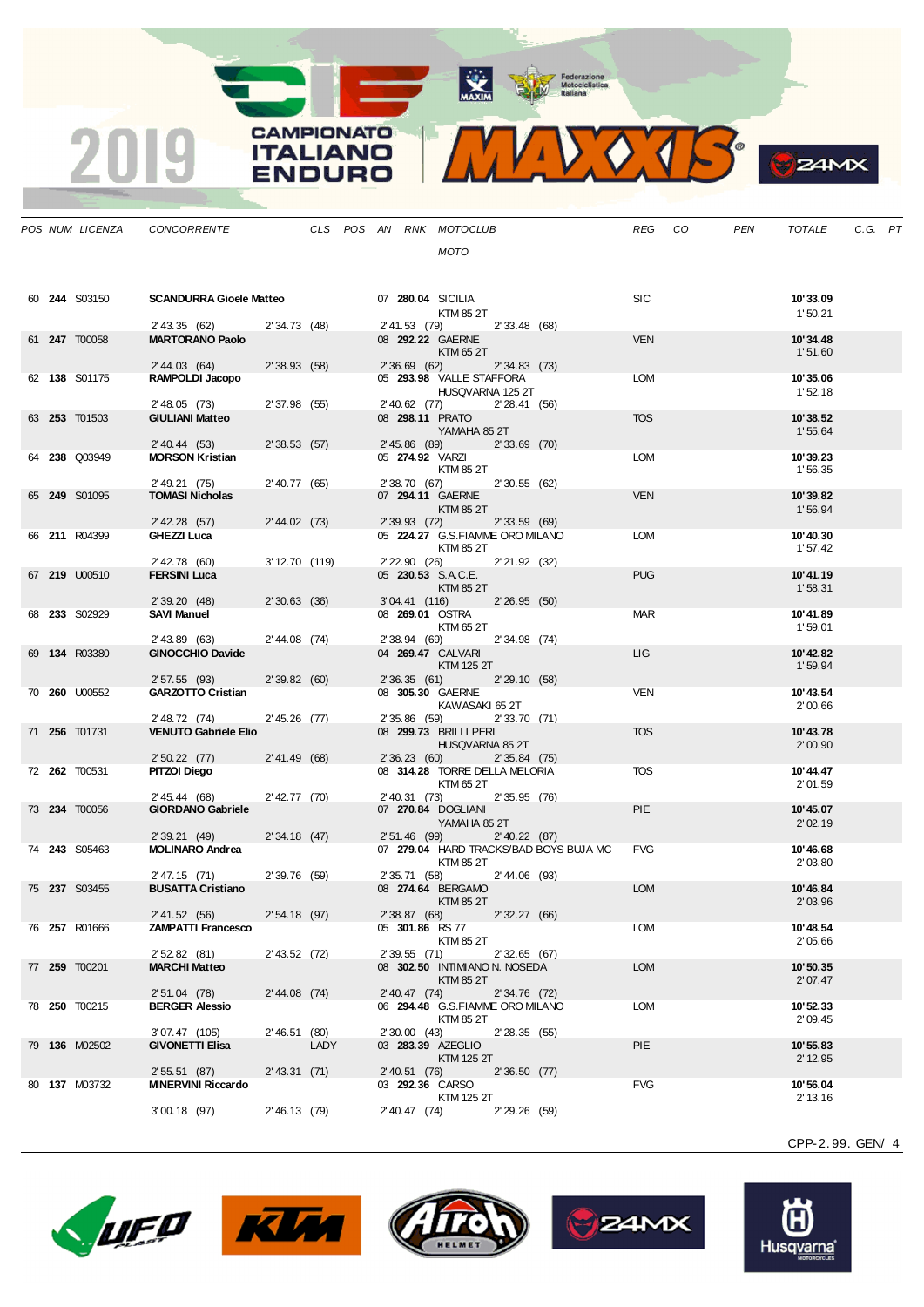MAXIM BOOR Motociclistica

VOJS.  $\mathbf{V}$ 

**CAMPIONATO** 

**ITALIANO** 

**ENDURO** 

2019

**B**z<sub>4MX</sub>

|  | POS NUM LICENZA       | CONCORRENTE                                             |                 |  |                 | CLS POS AN RNK MOTOCLUB                                    |                 |                | REG        | CO. | <b>PEN</b> | TOTALE               | C.G. PT |  |
|--|-----------------------|---------------------------------------------------------|-----------------|--|-----------------|------------------------------------------------------------|-----------------|----------------|------------|-----|------------|----------------------|---------|--|
|  |                       |                                                         |                 |  |                 | <b>MOTO</b>                                                |                 |                |            |     |            |                      |         |  |
|  |                       |                                                         |                 |  |                 |                                                            |                 |                |            |     |            |                      |         |  |
|  | 81 261 Q00600         | <b>FRANCHINI Andrea</b>                                 |                 |  |                 | 05 312.37 CROSTOLO                                         |                 |                | <b>EMI</b> |     |            | 11'02.39             |         |  |
|  |                       |                                                         |                 |  |                 | HUSQVARNA 85 2T                                            |                 |                |            |     |            | 2' 19.51             |         |  |
|  |                       | 2'52.55(80)                                             | 2' 47.87 (83)   |  |                 | 2' 44.06 (86)                                              | 2'37.91(83)     |                |            |     |            |                      |         |  |
|  | 82 275 R01856         | <b>BRUSCHI Marcello</b>                                 |                 |  |                 | 07 337.76 VAL LURETTA<br>YAMAHA 85 2T                      |                 |                | <b>EMI</b> |     |            | 11'03.47<br>2'20.59  |         |  |
|  |                       | 2' 54.70 (84)                                           | $2'$ 49.13 (87) |  |                 | 2' 42.04 (80)                                              | 2'37.60(81)     |                |            |     |            |                      |         |  |
|  | 83 252 V03474         | <b>RABAGLIA Christian</b>                               |                 |  |                 | 06 295.64 A.M.CROCIATI PARMA                               |                 |                | <b>EMI</b> |     |            | 11'07.01             |         |  |
|  |                       | 2' 53.21 (82)                                           | 2'48.60(85)     |  |                 | HUSQVARNA 85 2T<br>2' 45.40 (88)                           | 2'39.80(86)     |                |            |     |            | 2' 24.13             |         |  |
|  | 84 245 T00108         | LOMBARDO Yuri                                           |                 |  |                 | 08 281.60 PEPE BEVAGNA                                     |                 |                | <b>UMB</b> |     |            | 11'07.05             |         |  |
|  |                       | 2' 50.13 (76)                                           | 2'54.45(99)     |  |                 | HUSQVARNA 65 2T<br>2' 38.30 (66) 2' 44.17 (94)             |                 |                |            |     |            | 2' 24.17             |         |  |
|  | 85 268 S03847         | <b>MANCINI Daniele</b>                                  |                 |  |                 | 08 322.09 PONTE SAN GIOVANNI                               |                 |                | <b>UMB</b> |     |            | 11'09.89             |         |  |
|  |                       |                                                         |                 |  |                 | KTM 65 2T                                                  |                 |                |            |     |            | 2'27.01              |         |  |
|  | 86 236 R02458         | 2' 57.11 (92)<br>PERNECHELE Floriano Empo               | $2'$ 49.05 (86) |  |                 | $2'$ 42.63 (81)<br>06 271.79 GAERNE                        | 2' 41.10 (89)   |                | <b>VEN</b> |     |            | 11'12.89             |         |  |
|  |                       |                                                         |                 |  |                 | KAWASAKI 85 2T                                             |                 |                |            |     |            | 2'30.01              |         |  |
|  |                       | 2' 57.87 (95) 2' 47.17 (82)<br><b>RUBINELLI Tommaso</b> |                 |  |                 | 2' 46.81 (93)<br>08 295.61 TRE LAGHI DUE                   | 2'41.04 (88)    |                | <b>LOM</b> |     |            |                      |         |  |
|  | 87 251 T02064         |                                                         |                 |  |                 | KTM 65 2T                                                  |                 |                |            |     |            | 11'13.14<br>2'30.26  |         |  |
|  |                       | 2'56.95(91)                                             | 2'45.96(78)     |  |                 | 2' 40.76 (78) 2' 49.47 (104)                               |                 |                |            |     |            |                      |         |  |
|  | 88 265 V02357         | TALOCCI Lorenzo                                         |                 |  |                 | 06 317.86 AMMOTORA<br>KTM 85 2T                            |                 |                | LAZ        |     |            | 11'13.66<br>2'30.78  |         |  |
|  |                       | 2' 57.74 (94)                                           | 2'51.99(91)     |  |                 | 2' 38.22 (65)                                              | 2'45.71(96)     |                |            |     |            |                      |         |  |
|  | 89 271 R02991         | <b>AUTELITANO Luca</b>                                  |                 |  |                 | 05 329.01 IGLESIAS                                         |                 |                | <b>SAR</b> |     |            | 11'14.58             |         |  |
|  |                       | 2'56.74(90)                                             | 2'51.47(90)     |  |                 | HUSQVARNA 85 2T<br>2' 43.85 (85)                           | $2'$ 42.52 (92) |                |            |     |            | 2'31.70              |         |  |
|  | 90 401 U05142         | LORENZI Massimo                                         |                 |  |                 | 10 320.71 G.S.FIAMME ORO MILANO                            |                 |                | LOM        |     |            | 11'15.73             |         |  |
|  |                       | 2' 55.75 (89)                                           | 2' 57.73 (103)  |  | 2' 43.06 (82)   | YAMAHA 65 2T                                               | 2'39.19(84)     |                |            |     |            | 2' 32.85             |         |  |
|  | 91 280 V02249         | ROCCATO Tommaso                                         |                 |  |                 | 08 355.89 TRE LAGHI DUE                                    |                 |                | <b>LOM</b> |     |            | 11'19.54             |         |  |
|  |                       |                                                         |                 |  |                 | HUSQVARNA 85 2T                                            |                 |                |            |     |            | 2' 36.66             |         |  |
|  | 92 402 U05148         | 2'59.18(96)<br><b>MARIOLI Cristian</b>                  | 2'50.47(89)     |  |                 | 2' 47.38 (95)<br>10 332.52 COSTA VOLPINO                   | $2'$ 42.51 (91) |                | <b>LOM</b> |     |            | 11'24.73             |         |  |
|  |                       |                                                         |                 |  |                 | YAMAHA 65 2T                                               |                 |                |            |     |            | 2' 41.85             |         |  |
|  | 93 267 R04531         | 2' 53.83 (83)<br><b>BONANNI Michele</b>                 | $2'53.38$ (95)  |  |                 | 2' 50.07 (97) 2' 47.45 (100)<br>07 319.64 ENDURISTISTRETTI |                 |                | LAZ        |     |            | 11'29.39             |         |  |
|  |                       |                                                         |                 |  |                 | KTM 85 2T                                                  |                 |                |            |     |            | 2' 46.51             |         |  |
|  |                       | 3'02.46 (100)                                           | 2'54.05(96)     |  |                 | 2' 46.61 (91) 2' 46.27 (97)                                |                 |                |            |     |            |                      |         |  |
|  | 94 272 V03406         | <b>MEAZZINI Francesco</b>                               |                 |  |                 | 07 330.79 A.M. ARETINA<br>KTM 85 2T                        |                 |                | <b>TOS</b> |     |            | 11'30.26<br>2' 47.38 |         |  |
|  |                       | 3'07.08 (104)                                           | 2'49.75 (88)    |  |                 | 2' 55.93 (105) 2' 37.50 (80)                               |                 |                |            |     |            |                      |         |  |
|  | 95 270 U00129         | <b>CABASS Davide</b>                                    |                 |  |                 | 09 327.21 CARSO<br>KTM 65 2T                               |                 |                | <b>FVG</b> |     |            | 11'30.73<br>2' 47.85 |         |  |
|  |                       | 3'07.86 (106)                                           | $2'56.44$ (101) |  | 2' 46.71 (92)   |                                                            | 2'39.72(85)     |                |            |     |            |                      |         |  |
|  | 96 266 T05235         | <b>MANCINI ALUNNO Cesare</b>                            |                 |  |                 | 09 318.87 GAERNE                                           |                 |                | <b>VEN</b> |     |            | 11'32.30             |         |  |
|  |                       | 2' 55.52 (88)                                           | 2'48.33 (84)    |  |                 | HUSQVARNA 65 2T<br>2'44.47 (87) 3'03.98 (121)              |                 |                |            |     |            | 2' 49.42             |         |  |
|  | 97 146 T02158         | <b>BOLIS Federico</b>                                   |                 |  |                 | 03 S.R. BERGAMO                                            |                 |                | <b>LOM</b> |     |            | 11'33.66             |         |  |
|  |                       |                                                         |                 |  |                 | KTM 125 2T                                                 |                 |                |            |     |            | 2'50.78              |         |  |
|  | 98 294 T00476         | 2' 47.60 (72)<br><b>GAZZARI Carlos</b>                  | $2'$ 40.48 (63) |  | $3'35.01$ (130) | 06 405.04 ALTA VAL TREBBIA                                 | 2'30.57(63)     |                | LIG.       |     |            | 11'34.03             |         |  |
|  |                       |                                                         |                 |  |                 | SUZUKI 85 2T                                               |                 |                |            |     |            | 2'51.15              |         |  |
|  | 99 293 R01986         | $3'01.99$ (98)<br><b>FIORILLI Niccolo'</b>              | $3'01.29$ (104) |  | 2' 48.33 (96)   | 06 397.77 BRILLI PERI                                      | $2'$ 42.42 (90) |                | <b>TOS</b> |     |            | 11'34.73             |         |  |
|  |                       |                                                         |                 |  |                 | KTM 85 2T                                                  |                 |                |            |     |            | 2'51.85              |         |  |
|  |                       | $3'04.56$ (102)                                         | $2'54.37$ (98)  |  | $2' 46.43$ (90) |                                                            |                 | 2' 49.37 (103) |            |     |            |                      |         |  |
|  | 100 279 V00059        | <b>BONETTI Nicolo</b>                                   |                 |  |                 | 05 355.32 RS 77<br>KTM 85 2T                               |                 |                | <b>LOM</b> |     |            | 11'39.06<br>2'56.18  |         |  |
|  |                       | 2' 54.92 (86)                                           | 2'53.14(94)     |  | 2' 58.88 (109)  |                                                            |                 | 2' 52.12 (106) |            |     |            |                      |         |  |
|  | 101 <b>405</b> U04633 | <b>CAGNONI Mattia</b>                                   |                 |  |                 | 10 369.68 BERGAMO<br>YAMAHA 65 2T                          |                 |                | <b>LOM</b> |     |            | 11'39.20<br>2'56.32  |         |  |
|  |                       | $3'02.06$ (99)                                          | 2'52.15(93)     |  | 2' 52.41 (100)  |                                                            |                 | 2'52.58 (107)  |            |     |            |                      |         |  |
|  |                       |                                                         |                 |  |                 |                                                            |                 |                |            |     |            |                      |         |  |









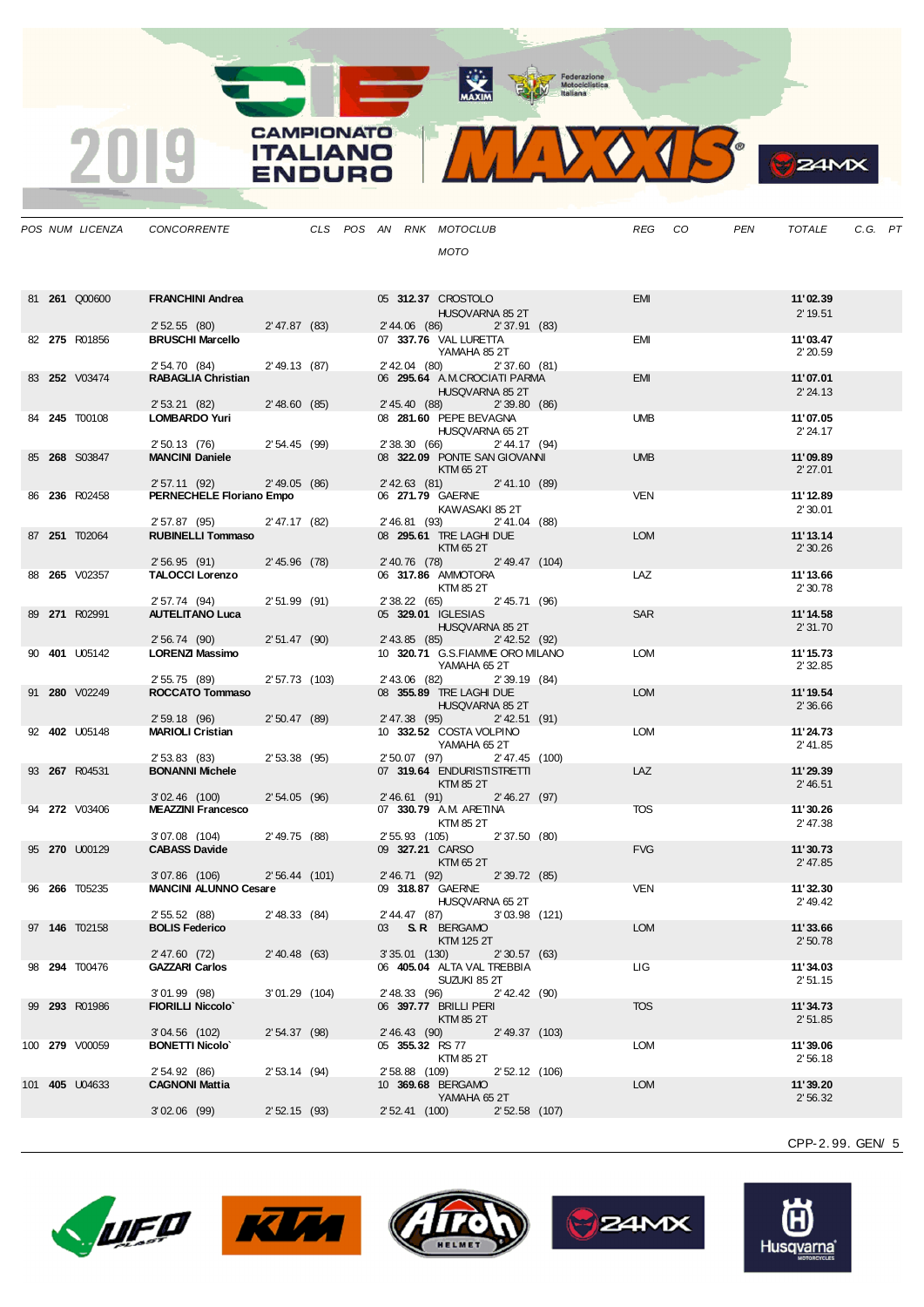MAXIM BOORN Motociclistica

DO TB  $\mathbf{v}_{\mathbf{k}}$ 

| $\mathbf{v}$<br>r |
|-------------------|
|                   |

|  | POS NUM LICENZA       | CONCORRENTE                                    |                  |      |  |                 | CLS POS AN RNK MOTOCLUB                |                                                  |  | REG        | CO | PEN | TOTALE               | C.G. PT |  |
|--|-----------------------|------------------------------------------------|------------------|------|--|-----------------|----------------------------------------|--------------------------------------------------|--|------------|----|-----|----------------------|---------|--|
|  |                       |                                                |                  |      |  |                 | <b>MOTO</b>                            |                                                  |  |            |    |     |                      |         |  |
|  |                       |                                                |                  |      |  |                 |                                        |                                                  |  |            |    |     |                      |         |  |
|  | 102 <b>269</b> T00179 | <b>VERGASSOLA Jacopo</b>                       |                  |      |  |                 | 08 326.67 SARZANA                      | HUSQVARNA 65 2T                                  |  | TOS        |    |     | 11'41.98<br>2'59.10  |         |  |
|  |                       | 2' 54.81 (85)                                  | 2'46.57(81)      |      |  |                 |                                        | 2' 43.68 (84) 3' 16.92 (131)                     |  |            |    |     |                      |         |  |
|  | 103 281 U00168        | <b>FRANCHINI Manuel</b>                        |                  |      |  |                 |                                        | 09 358.24 CROSTOLO<br>HUSQVARNA 65 2T            |  | <b>EMI</b> |    |     | 11'48.94<br>3'06.06  |         |  |
|  |                       | 3'04.01(101)                                   | 2'56.54(102)     |      |  |                 |                                        | 3'00.53 (110) 2'47.86 (101)                      |  |            |    |     |                      |         |  |
|  | 104 <b>407</b> U04247 | <b>MANCA Enis Giuseppe</b>                     |                  |      |  |                 | YAMAHA 65 2T                           | 10 380.99 PONTE SAN GIOVANNI                     |  | <b>UMB</b> |    |     | 12'03.41<br>3'20.53  |         |  |
|  |                       | 3' 14.32 (114)                                 | 3'01.53 (105)    |      |  |                 |                                        | 2' 57.89 (107) 2' 49.67 (105)                    |  |            |    |     |                      |         |  |
|  | 105 310 S05091        | VOLPI Asia                                     | 2'56.19 (100)    | LADY |  |                 | 05 S.R. BERGAMO<br>TM 85 2T            | 3'00.54 (111) 2'46.34 (98)                       |  | <b>LOM</b> |    |     | 12'05.94<br>3'23.06  |         |  |
|  | 106 274 U00509        | $3'$ 22.87 $(118)$<br><b>CALABRESE Mario</b>   |                  |      |  |                 | 06 334.77 S.A.C.E.                     |                                                  |  | <b>PUG</b> |    |     | 12'06.11             |         |  |
|  |                       | 3' 17.06 (116)                                 | 2'52.12(92)      |      |  |                 | KTM 85 2T<br>3'09.73 (122)             | 2'47.20 (99)                                     |  |            |    |     | 3'23.23              |         |  |
|  | 107 258 U00700        | <b>BACCINELLI Nicolo'</b>                      |                  |      |  |                 |                                        | 09 302.48 TRE LAGHI DUE                          |  | <b>LOM</b> |    |     | 12' 10.82            |         |  |
|  |                       | 3'05.30 (103)                                  | $3' 41.07$ (129) |      |  |                 | 2' 46.81 (93)                          | HUSQVARNA 65 2T<br>2' 37.64 (82)                 |  |            |    |     | 3'27.94              |         |  |
|  | 108 404 V01165        | <b>SCIPIONI Kevin</b>                          |                  |      |  |                 |                                        | 10 352.57 SIMONCINI RACING                       |  | <b>MAR</b> |    |     | 12' 22.41            |         |  |
|  |                       |                                                |                  |      |  |                 | KTM 65 2T                              |                                                  |  |            |    |     | 3'39.53              |         |  |
|  | 109 290 Q04772        | 3' 12.91 (111)<br><b>GIVONETTI Elena</b>       | 3'02.80(106)     | LADY |  | 2' 55.67 (104)  | 05 389.72 AZEGLIO                      | 3'11.03 (126)                                    |  | <b>PIE</b> |    |     | 12' 24.96            |         |  |
|  |                       | $3'13.12$ (112)                                | $3' 12.13$ (118) |      |  | $3'03.53$ (114) | KTM 85 2T                              | 2'56.18 (113)                                    |  |            |    |     | 3' 42.08             |         |  |
|  | 110 278 T01223        | <b>TORNABONI Nicolas</b>                       |                  |      |  |                 | 07 354.66 PELLICORSE                   |                                                  |  | <b>TOS</b> |    |     | 12'28.09             |         |  |
|  |                       |                                                |                  |      |  |                 | KTM 85 2T                              |                                                  |  |            |    |     | 3' 45.21             |         |  |
|  |                       | 3'09.13 (108)                                  | $3'33.57$ (127)  |      |  | 2' 50.49 (98)   |                                        | 2'54.90 (109)                                    |  |            |    |     |                      |         |  |
|  | 111 304 U01223        | <b>BOANO Jeremy</b>                            |                  |      |  |                 | 09 478.48 DOGLIANI<br>YAMAHA 65 2T     |                                                  |  | <b>PIE</b> |    |     | 12'29.66<br>3'46.78  |         |  |
|  |                       | 3' 15.74 (115)                                 | $3'08.36$ (113)  |      |  |                 |                                        | 2' 58.75 (108) 3' 06.81 (124)                    |  |            |    |     |                      |         |  |
|  | 112 297 R00781        | SONCIN Isabella                                |                  | LADY |  |                 | 05 416.71 VARZI                        | HUSQVARNA 85 2T<br>3' 11.51 (125) 2' 59.05 (116) |  | LOM        |    |     | 12'30.92<br>3'48.04  |         |  |
|  | 113 403 U01728        | $3'13.18$ (113)<br><b>GIRALDI Duccio</b>       | $3'07.18$ (111)  |      |  |                 | 10 346.28 PELLICORSE                   |                                                  |  | <b>TOS</b> |    |     | 12' 35.57            |         |  |
|  |                       | 3'09.10 (107)                                  | $3'22.67$ (125)  |      |  |                 |                                        | HUSQVARNA 65 2T<br>3'05.94 (119) 2'57.86 (115)   |  |            |    |     | 3'52.69              |         |  |
|  | 114 282 U00432        | <b>GRASSI Gabriel</b>                          |                  |      |  |                 | 09 364.92 BERGAMO                      |                                                  |  | <b>LOM</b> |    |     | 12'35.86             |         |  |
|  |                       |                                                |                  |      |  |                 | YAMAHA 65 2T                           |                                                  |  |            |    |     | 3'52.98              |         |  |
|  |                       | 3'27.49 (123)                                  | $3'03.75$ (109)  |      |  |                 |                                        | 3'09.00 (121) 2'55.62 (112)                      |  |            |    |     |                      |         |  |
|  | 115 291 T03238        | <b>GATTI Mattia</b>                            |                  |      |  |                 | 08 390.29 CAIRATESE<br>KTM 85 2T       |                                                  |  | <b>LOM</b> |    |     | 12'37.93<br>3'55.05  |         |  |
|  |                       | 3'25.22 (120) 3'08.12 (112)                    |                  |      |  |                 | 3'03.40 (113)                          | $3'01.19$ (118)                                  |  |            |    |     |                      |         |  |
|  | 116 295 T04814        | PRETTO Tommaso                                 |                  |      |  |                 | 09 405.75 BRILLI PERI                  | HUSQVARNA 65 2T                                  |  | <b>TOS</b> |    |     | 12' 41.21<br>3'58.33 |         |  |
|  |                       | 3'26.46 (122)                                  | $3'09.18$ (117)  |      |  | 3'00.86 (112)   |                                        | 3'04.71 (123)                                    |  |            |    |     |                      |         |  |
|  | 117 406 U03681        | <b>PIZZETTI Riccardo</b>                       |                  |      |  |                 | 10 379.55 ISOLA D`ELBA<br>YAMAHA 65 2T |                                                  |  | <b>TOS</b> |    |     | 12'43.63<br>4'00.75  |         |  |
|  | 118 309 S04063        | 3' 12.07 (110)<br>CINUZZI Pietro               | 3' 30.46 (126)   |      |  |                 |                                        | 3'05.56 (118) 2'55.54 (111)                      |  | <b>TOS</b> |    |     | 12' 46.69            |         |  |
|  |                       |                                                |                  |      |  |                 | 05 S.R. BRILLI PERI<br>KTM 85 2T       |                                                  |  |            |    |     | 4'03.81              |         |  |
|  | 119 302 T05434        | 4' 04.43 (132)<br><b>BERGAMASCO Alessandro</b> | 3'03.20 (107)    |      |  | 2' 53.89 (101)  | 09 475.89 ISONTINO                     | 2' 45.17 (95)                                    |  | <b>FVG</b> |    |     | 12'50.63             |         |  |
|  |                       | 3' 54.77 (130)                                 | $3'06.75$ (110)  |      |  | $2'55.05$ (102) | KTM 65 2T                              | $2'54.06$ (108)                                  |  |            |    |     | 4'07.75              |         |  |
|  | 120 286 U01260        | <b>DELLAI Benedetta</b>                        |                  | LADY |  |                 | 06 374.46 CIVEZZANO                    |                                                  |  | <b>PTR</b> |    |     | 12'51.29             |         |  |
|  |                       | 3'31.38 (126)                                  | $3'08.38$ (114)  |      |  | 2' 56.30 (106)  |                                        | HUSQVARNA 85 2T<br>$3' 15.23$ (128)              |  |            |    |     | 4'08.41              |         |  |
|  | 121 <b>285</b> T03906 | ZORDAN Mirco                                   |                  |      |  |                 | 07 371.90 CIVEZZANO                    |                                                  |  | <b>PTR</b> |    |     | 12' 57.26            |         |  |
|  |                       | 3' 24.31 (119)                                 | $3'16.26$ (121)  |      |  | $3'03.93$ (115) |                                        | HUSQVARNA 85 2T<br>3' 12.76 (127)                |  |            |    |     | 4' 14.38             |         |  |
|  | 122 409 U04411        | <b>USLENGHI Riccardo</b>                       |                  |      |  |                 | 10 486.59 FAST TEAM                    |                                                  |  | <b>LOM</b> |    |     | 13'00.63             |         |  |
|  |                       |                                                |                  |      |  |                 | KTM 65 2T                              |                                                  |  |            |    |     | 4' 17.75             |         |  |
|  |                       | 3' 34.22 (127)                                 | 3' 18.16 (122)   |      |  | $3'04.69$ (117) |                                        | $3'03.56$ (120)                                  |  |            |    |     |                      |         |  |

**CAMPIONATO** 

**ITALIANO ENDURO** 

2019









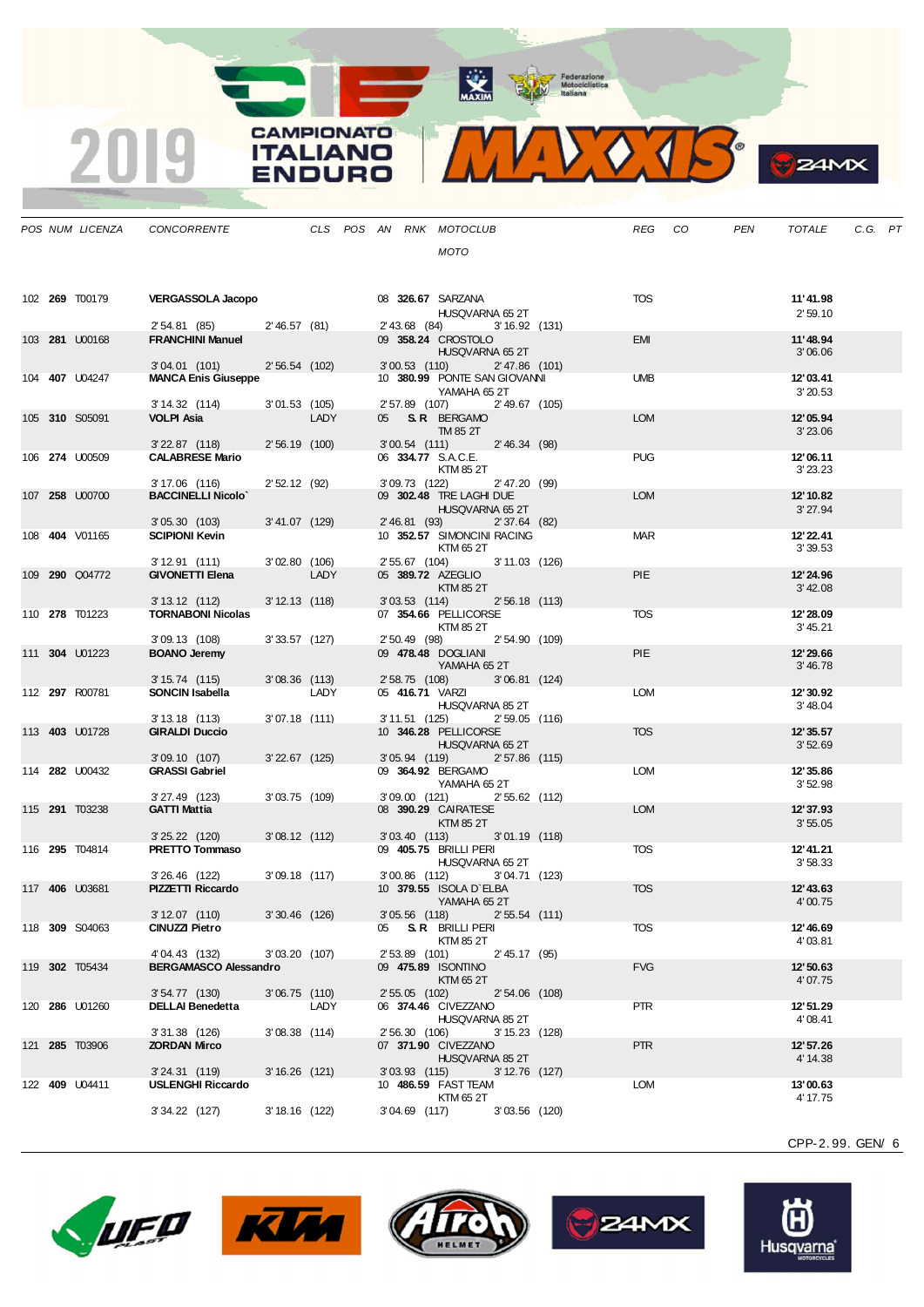MAXIM Federazione<br>
Motociclistica<br>
Italiana

 $\bullet$ 

**24MX** 

|  | POS NUM LICENZA | CONCORRENTE                                            |                 | CLS POS AN RNK MOTOCLUB |               |                                                                                                                                                                                                                                |               |                                        | <b>REG</b> | CO. | <b>PEN</b> | <b>TOTALE</b>         | C.G. PT |  |
|--|-----------------|--------------------------------------------------------|-----------------|-------------------------|---------------|--------------------------------------------------------------------------------------------------------------------------------------------------------------------------------------------------------------------------------|---------------|----------------------------------------|------------|-----|------------|-----------------------|---------|--|
|  |                 |                                                        |                 |                         |               | <b>MOTO</b>                                                                                                                                                                                                                    |               |                                        |            |     |            |                       |         |  |
|  |                 |                                                        |                 |                         |               |                                                                                                                                                                                                                                |               |                                        |            |     |            |                       |         |  |
|  |                 |                                                        |                 |                         |               |                                                                                                                                                                                                                                |               |                                        |            |     |            |                       |         |  |
|  | 123 296 T00858  | <b>BARNI Francesco</b>                                 |                 |                         |               | 08 416.39 PRATO And the contract of the contract of the contract of the contract of the contract of the contract of the contract of the contract of the contract of the contract of the contract of the contract of the contra |               |                                        | <b>TOS</b> |     |            | 13'03.08              |         |  |
|  |                 |                                                        |                 |                         |               | YAMAHA 652T                                                                                                                                                                                                                    |               |                                        |            |     |            | 4' 20.20              |         |  |
|  | 124 299 S02810  | 3' 25.45 (121) 3' 19.83 (123)<br><b>CALDERONI Alex</b> |                 |                         |               | 3' 13.81 (126) 3' 03.99 (122)                                                                                                                                                                                                  |               | 05 439.22 MADONNINA DEI CENTAURI INT.L | <b>PIE</b> |     |            | 13'04.21              |         |  |
|  |                 |                                                        |                 |                         |               | HUSQVARNA 85 2T                                                                                                                                                                                                                |               |                                        |            |     |            | 4'21.33               |         |  |
|  |                 | 3'29.64 (125)                                          | $3'08.46$ (115) |                         |               | 2' 55.42 (103) 3' 30.69 (132)                                                                                                                                                                                                  |               |                                        |            |     |            |                       |         |  |
|  | 125 277 S02979  | <b>ADAMO Alessio</b>                                   |                 |                         |               | 08 348.86 SICILIA                                                                                                                                                                                                              |               |                                        | <b>SIC</b> |     |            | 13'06.33              |         |  |
|  |                 | 3'38.78(129)                                           | 3' 14.87 (120)  |                         |               | YAMAHA 65 2T<br>3' 17.77 (129) 2' 54.91 (110)                                                                                                                                                                                  |               |                                        |            |     |            | 4' 23.45              |         |  |
|  | 126 292 T03239  | <b>CAMBIANICA Filippo</b>                              |                 |                         |               | 09 394.76 COSTA VOLPINO                                                                                                                                                                                                        |               |                                        | <b>LOM</b> |     |            | 13'21.69              |         |  |
|  |                 |                                                        |                 |                         |               | KTM 65 2T                                                                                                                                                                                                                      |               |                                        |            |     |            | 4'38.81               |         |  |
|  | 127 408 V00710  | 3' 10.54 (109)<br><b>BECCARI Simone</b>                | $3'57.03$ (131) |                         |               | 3' 11.41 (124) 3' 02.71 (119)<br>10 386.94 EL CIODO                                                                                                                                                                            |               |                                        | <b>VEN</b> |     |            | 13'29.79              |         |  |
|  |                 |                                                        |                 |                         |               | HUSQVARNA 65 2T                                                                                                                                                                                                                |               |                                        |            |     |            | 4'46.91               |         |  |
|  |                 | 4'09.66 (133)                                          | $3'03.41$ (108) |                         |               | 3' 16.94 (128) 2' 59.78 (117)                                                                                                                                                                                                  |               |                                        |            |     |            |                       |         |  |
|  | 128 288 T04186  | <b>GROSSI Giacomo</b>                                  |                 |                         |               | 09 378.12 CROSTOLO                                                                                                                                                                                                             |               |                                        | <b>EMI</b> |     |            | 13'39.71              |         |  |
|  |                 | 4'26.59 (134)                                          | $3'08.79$ (116) |                         | 3'07.33 (120) | KTM 65 2T                                                                                                                                                                                                                      | 2'57.00 (114) |                                        |            |     |            | 4'56.83               |         |  |
|  | 129 305 T03995  | <b>MONTI Matteo</b>                                    |                 |                         |               | 08 492.16 CAIRATESE                                                                                                                                                                                                            |               |                                        | <b>LOM</b> |     |            | 13'43.92              |         |  |
|  |                 |                                                        |                 |                         |               | KTM 65 2T                                                                                                                                                                                                                      |               |                                        |            |     |            | 5'01.04               |         |  |
|  |                 | 3'18.35(117)                                           | 4'00.03 (132)   |                         |               | 3'09.96 (123) 3'15.58 (129)                                                                                                                                                                                                    |               |                                        |            |     |            |                       |         |  |
|  | 130 308 U02729  | <b>SALA Filippo</b>                                    |                 |                         |               | 08 617.33 VITTORIO ALFIERI<br>KAWASAKI 85 2T                                                                                                                                                                                   |               |                                        | <b>PIE</b> |     |            | 13'58.22<br>5' 15.34  |         |  |
|  |                 | 3'28.83 (124)                                          | $3'20.67$ (124) |                         |               | 3' 14.67 (127) 3' 54.05 (133)                                                                                                                                                                                                  |               |                                        |            |     |            |                       |         |  |
|  | 131 306 U01507  | <b>DURANTE Ettore</b>                                  |                 |                         |               | 09 514.10 FUORINGIRO SAVONA                                                                                                                                                                                                    |               |                                        | LIG        |     |            | 14'33.03              |         |  |
|  |                 |                                                        |                 |                         |               | KTM 65 2T                                                                                                                                                                                                                      |               |                                        |            |     |            | 5'50.15               |         |  |
|  | 132 300 U03985  | $3'58.65$ (131)<br><b>MENI Filippo</b>                 | $3'51.01$ (130) |                         |               | 3' 35.96 (131) 3' 07.41 (125)<br>09 445.61 COSTA VOLPINO                                                                                                                                                                       |               |                                        | <b>LOM</b> |     |            | 14' 46.09             |         |  |
|  |                 |                                                        |                 |                         |               | KAWASAKI 65 2T                                                                                                                                                                                                                 |               |                                        |            |     |            | 6'03.21               |         |  |
|  |                 | 3'37.58 (128)                                          | 4' 14.19 (133)  |                         |               | 3' 37.62 (132) 3' 16.70 (130)                                                                                                                                                                                                  |               |                                        |            |     |            |                       |         |  |
|  | 133 254 R04751  | <b>PASINETTI Marco</b>                                 |                 |                         |               | 07 298.91 COSTA VOLPINO                                                                                                                                                                                                        |               |                                        | <b>LOM</b> |     |            | 15'09.86              |         |  |
|  |                 | 2'51.10 (79)                                           | 3'34.57 (128)   |                         |               | YAMAHA 85 2T<br>5' 55.13 (136) 2' 49.06 (102)                                                                                                                                                                                  |               |                                        |            |     |            | 6'26.98               |         |  |
|  | 134 315 V00558  | <b>PORTONE Thomas</b>                                  |                 |                         |               | 09 <b>S.R.</b> S.A.C.E.                                                                                                                                                                                                        |               |                                        | <b>PUG</b> |     |            | 19' 55.18             |         |  |
|  |                 |                                                        |                 |                         |               | YAMAHA 65 2T                                                                                                                                                                                                                   |               |                                        |            |     |            | 11' 12.30             |         |  |
|  | 135 412 V01415  | 6'07.43 (136)<br><b>SAMMARTINO Karol</b>               | 4'37.41 (134)   |                         | 4'45.85 (133) | 10 S.R. FORGAS                                                                                                                                                                                                                 | 4'24.49 (135) |                                        | <b>PUG</b> |     |            |                       |         |  |
|  |                 |                                                        |                 |                         |               | KAWASAKI 652T                                                                                                                                                                                                                  |               |                                        |            |     |            | 20'37.30<br>11' 54.42 |         |  |
|  |                 | 5' 45.48 (135)                                         | 5'08.55 (135)   |                         |               | 5' 27.17 (134) 4' 16.10 (134)                                                                                                                                                                                                  |               |                                        |            |     |            |                       |         |  |
|  | 136 311 V02128  | <b>MONASTERO Manuele</b>                               |                 |                         |               | 08 S.R. VARZI                                                                                                                                                                                                                  |               |                                        | <b>LOM</b> |     |            | 25'00.15              |         |  |
|  |                 | 9'09.24 (137) 5'29.52 (136)                            |                 |                         |               | KAWASAKI 65 2T<br>5'41.68 (135)                                                                                                                                                                                                | 4'39.71 (136) |                                        |            |     |            | 16' 17.27             |         |  |
|  |                 |                                                        |                 |                         |               |                                                                                                                                                                                                                                |               |                                        |            |     |            |                       |         |  |
|  |                 |                                                        |                 |                         |               |                                                                                                                                                                                                                                |               |                                        |            |     |            |                       |         |  |

NON PARTITI

| 109 Q03872        | <b>BASTIANI Thomas</b>    |                  | 05 195.52 MANZANO<br>KTM 125 2T            | FVG NP 6 PROVA PAR - PARTENZA  |  |
|-------------------|---------------------------|------------------|--------------------------------------------|--------------------------------|--|
| <b>116 N01472</b> | <b>ROSS Francesco</b>     | 03 214.20 ROMANS | TM 125 2T                                  | FVG NP 6^ PROVA PAR - PARTENZA |  |
| <b>126 N01843</b> | <b>PEGORARO Elia</b>      | 04 231.86 GAERNE | <b>BETA 50 2T</b>                          | VEN NP 6^ PROVA PAR - PARTENZA |  |
| 246 R02286        | <b>MARCHESIN Pietro</b>   | 07 286.33 GAERNE | KTM 85 2T                                  | VEN NP 6^ PROVA PAR - PARTENZA |  |
| 283 S05041        | <b>FANTICINI Leonardo</b> |                  | 08 365.30 FORNOVO<br>YAMAHA 852T           | EMI NP 6^ PROVA PAR - PARTENZA |  |
| <b>301</b> V02372 | <b>SIMONE Amedeo</b>      |                  | 08 449.77 TRE LAGHI DUE<br>HUSOVARNA 85 2T | LOM NP 6^ PROVA PAR - PARTENZA |  |
| 303 T05267        | <b>GENTILE Edoardo</b>    |                  | 07 477.98 PONTE SAN GIOVANNI<br>KTM 85 2T  | UMB NP 6^ PROVA PAR - PARTENZA |  |
| NON ARRIVATI      |                           |                  |                                            |                                |  |

04 **220.23** DG<br>KTM 125 2T

**122** P03588 **DI CRESCENZO Mirko** 04 **220.23** DG ABR RIT 6^ PROVA CO2 - CO 2

CPP-2. 99. GEN/ 7





2' 26.88 (14) 5' 55.04 (137)

2019

**CAMPIONATO** 

**ITALIANO** 

**ENDURO**